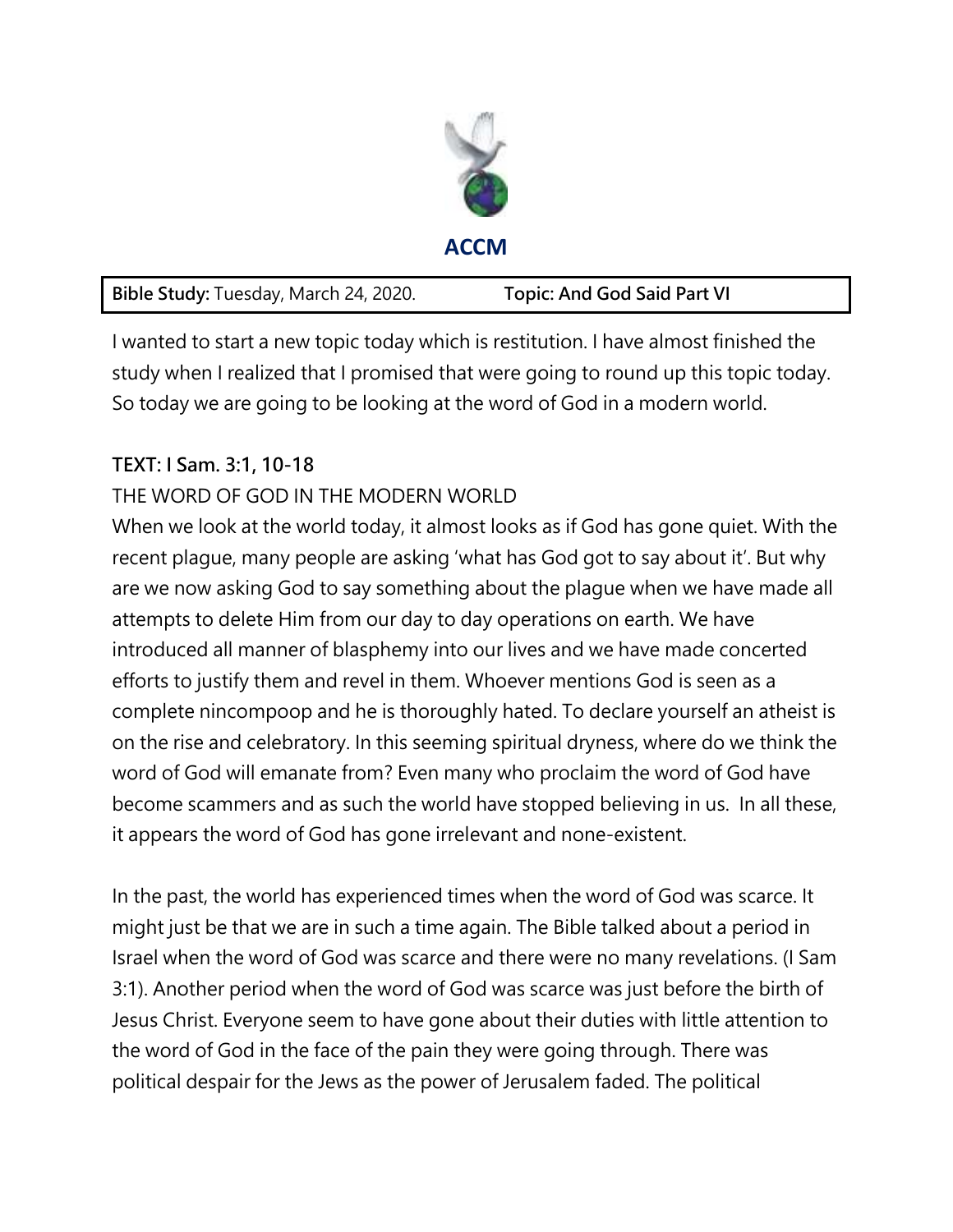hopelessness gave room for other types of challenges from economic to health. This was the time that Herod ruled as king and Pontius Pilate who was installed by the Roman authority was the military governor who takes care of matters that had to do with taxes, legal and general control on behalf of Rome.

The atmosphere was politically challenging and spiritually coarse that God needed to send a forerunner to herald the coming of Jesus. So before Jesus appeared in the scene, the word and issues about God will begin to resurface and John the Baptist did a fantastic job. He needed that approach to shock the world back to God.

## **DISCUSSION:**

1. How did God speak in the past? Exodus 19:9-10, 14-19, I Kings 19:11-13, Acts 13:1-3, 1:23-26, Judges 6:36-40.

2. Is God still speaking to His people or to anyone for that matter and is the word of God useful or relevant in modern times?

Give me examples of when God spoke to you or spoke to someone you know and what.

3. Why does the word of God appear subdued in our time? John 20:24-29, Heb. 116, Gen 6:5-6, Isaiah 59:1-4, Jer. 5:31, Ezekiel 13:9, Amos 8:11, Matt 24:11-12

4. Does the following scripture still hold its value in this century? II Tim 3:16-17. Can we still use the word of God to run our homes? Husband, wife, children and others. Eph 5:22-28, Eph 6:1-4, Prov 22:15.

5. Mention some issues in the Bible that appear to contradict today's modern living if any.

6. Where the laws of modern living written and unwritten clash with the scripture, how do we navigate the divide? Rom 3:1-4, Acts 5:27-29.